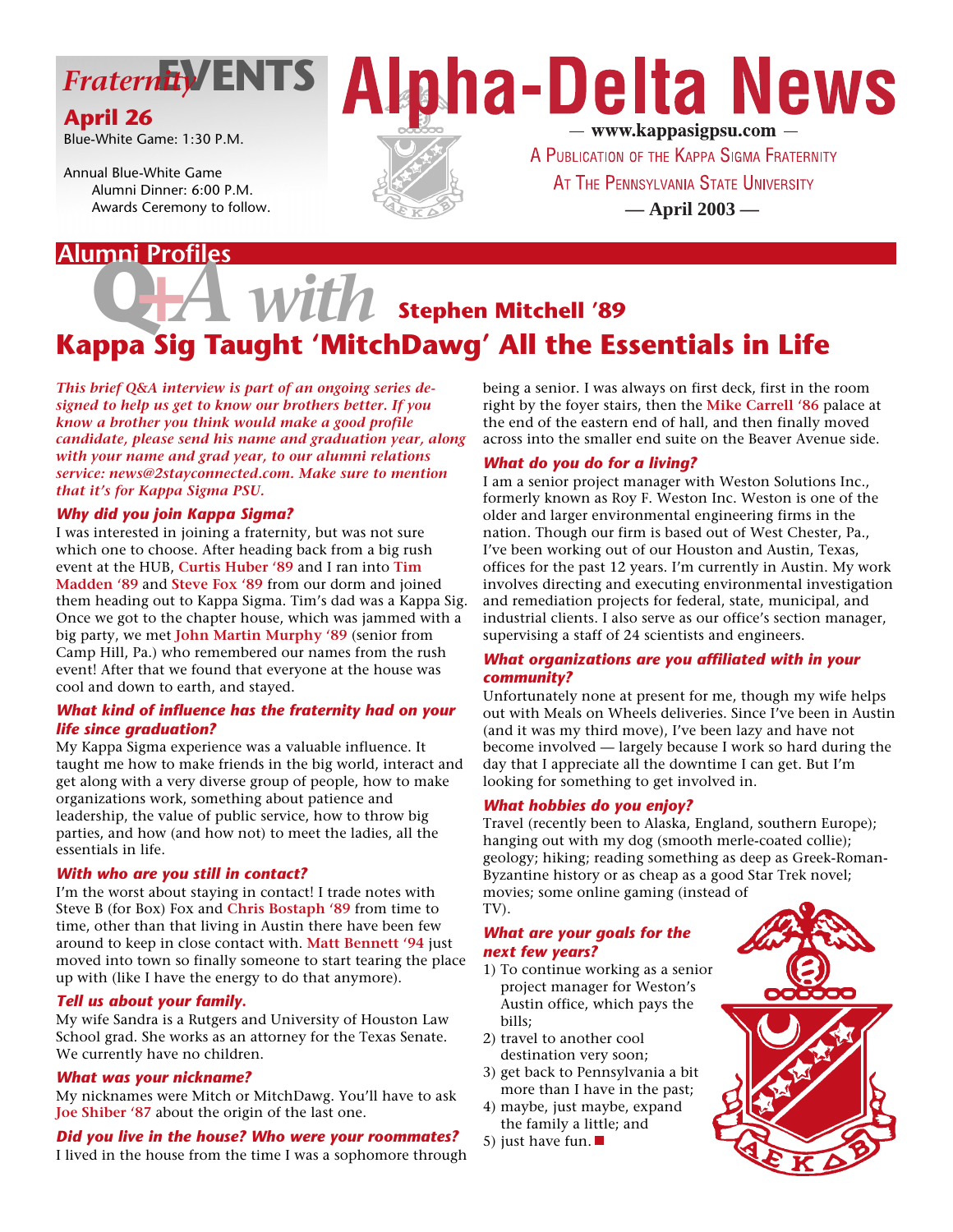# **Recruitment**

## **Campus Sitting Up and Taking Notice of Kappa Sig**

With the spring semester quickly coming to a close, the brothers of Kappa Sigma have been extremely dedicated to being active around Penn State, improving the house and building a stronger brotherhood.

Eleven new spring pledges have brought tons of recognition to the Kappa Sigma house for having the most successful recruitment of all Penn State IFC fraternities this semester. An "active recruitment" was the game plan for the

brothers in spring 2003. On campus, in the dorms and in the HUB, Kappa Sigma was seen all across Penn State. Their strong effort combined with the Kappa Sigma enthusiasm is what brought them the largest spring pledge class on campus.

The brothers were committed to

#### **Spring 2003 Pledges**

**TJ** Emrick Shad Heim Paul Hileman Dustin Kreider Brian Laino Ryan Maxwell Mike Samick Tim Scanlon Keith Sorgie Andrew Trapuzzano Andy Wrzosek

putting themselves out there and letting everyone know that Kappa Sigma is working hard to be a successful chapter. They refuse to get lost in the long list of Penn State fraternities. Due to this strong will and motivation, the IFC executive board and neighboring chapters have noticed Kappa Sigma's accomplishments and have been complimenting the house on a job well done with spring recruitment.

Football games, the Superbowl and playoff parties combined with skiing, movie nights, and social events offered a variety of events for the brothers and pledges to get to know each other. The new pledges and older brothers are now working on getting more involved within the Penn State Greek community. Several members have been joining IFC committees, such as the trial committee and party checks. With the outstanding spring recruitment, the brothers of Penn State Kappa Sigma are quickly growing in numbers, dedication and involvement.

# **Undergraduate**<br> **ACaO emics Brothers Hit the Books**

The 2002-2003 Penn State school year has only brought motivation for the academic excellence of the Kappa Sigma house.

The house GPA, which is above the all-men's GPA at Penn State, University Park, does not come without hard work and dedication to studying. This year's executive board has spent hours planning and brainstorming ways to motivate the house to study a little harder and raise the GPA a little higher. Food, parties and free stuff just won't do it for these brothers.

As a result, Kappa Sigma has planned great academic programs to focus on using the house as a buddy system and having the brothers motivate each other and work together. To throw in a few extra bonuses, the executive board has promised the house that whoever gets the highest GPA out of every Kappa Sigma brother will get a semester of free books bought by the house. With a little extra competition thrown in as well, every brother will get a number of tickets depending on what grade they received on an exam. All tests will be thrown into the test file and at the end of the semester a raffle will be drawn. Gifts, such as a TV or DVD player, will be raffled off. The higher the grade a brother receives, the better his chance of winning.

The new programs and ideas will hopefully push the brothers to work harder and boost the house GPA to new heights.

# **Brothers Generous Philanthropy Plays an Important Role in the Chapter**

Kappa Sigma has vowed to become more involved with the Penn State community, as well as actively supporting other IFC and Panhellenic fraternities and sororities.

Hope surrounded all of the brothers of Kappa Sigma during 'Thon 2003. Several members joined committees such as Rules and Regulations and Morale to help pump and motivate the hundreds of dancers and students involved in the largest student-run philanthropy in the world. As an unpaired Greek organization, the brothers raised more than \$5,000 this year to help the children of the Hershey Medical Center battle their fight against cancer.

The two Kappa Sigma dancers, **Carl Meyers** and **Brenden Stencen**, represented the house at 'Thon by abiding the "no sitting, no sleeping for 48 hours" rule. An incredibly hard weekend for these men did not seem so tough when the support of their brothers was there for the full 48. Besides its annual involvement with Dance Marathon, Kappa Sigma has been reaching out to support many of the other philanthropies that the Penn State fraternities and sororities work hard on throughout the year.

Sigma Delta Tau's Fraternity Feud and Sigma Pi's Foosball Tournament were great days for Kappa Sigs to get out there and compete against the smartest and most competitive of Penn State. Because community service is such an important factor in the daily life of a Kappa Sig, the house has been starting up a few new philanthropies of its own.

With a booth in the HUB and brothers dedicating their free time to solicit, the women's shelter of State College has greatly benefited. Each year, the house is determined to work a little harder and make the philanthropy a little bigger. No matter what, you will always see Kappa Sigmas helping out around town and showing their support for Greek organizations across Penn State.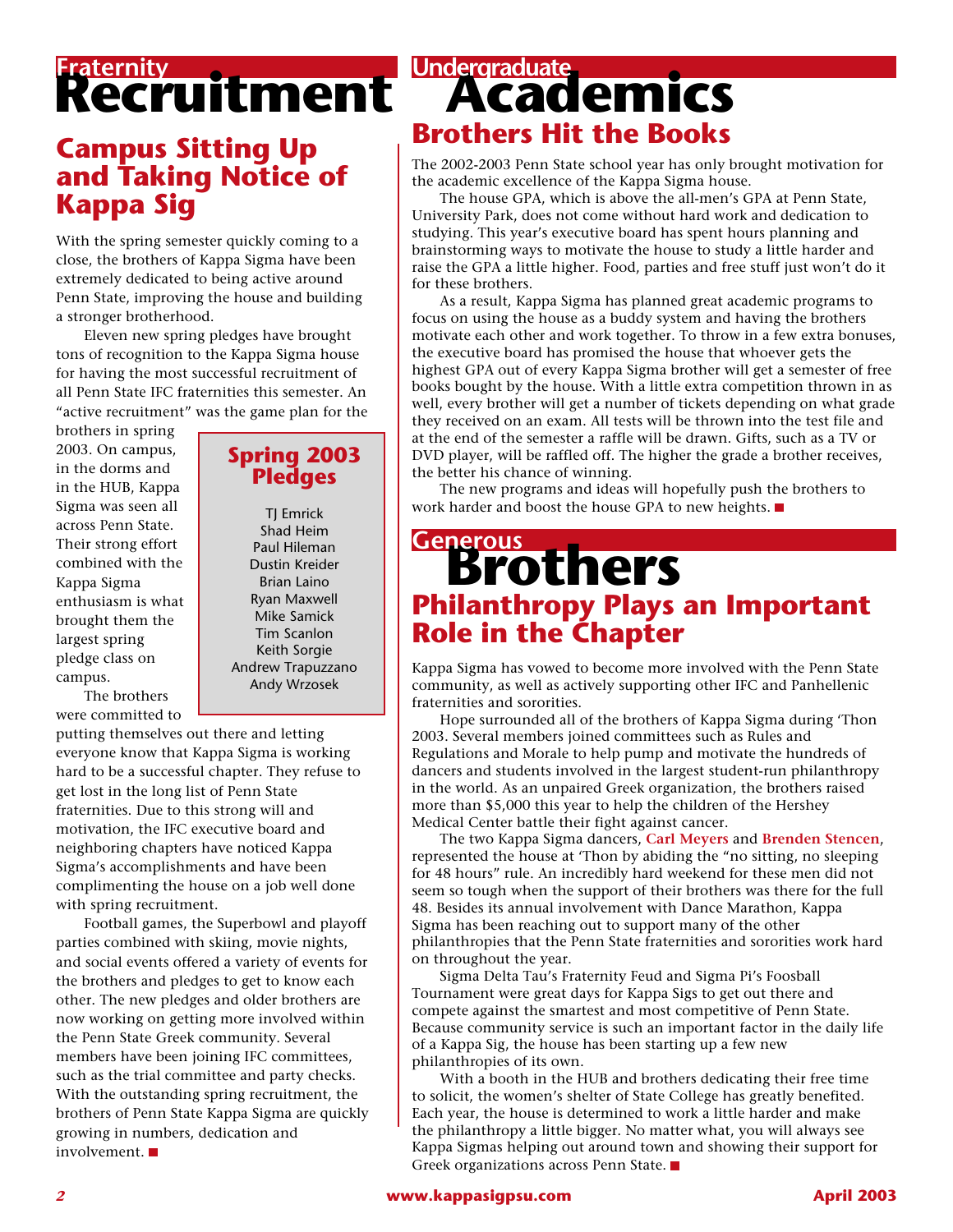# **Blue and White**<br> **Weekend**

# **Blue and White Bridges Brothers Young and Old Together**

Yet another year has gone by and Kappa Sigma is now preparing for the annual Penn State Blue-White game.

This tradition brings back Penn State alumni from across the country. Plans have been made and finalized to host the annual dinner at the house and provide an opportunity for active brothers and alumni to reconnect and reminisce about the PSU Kappa Sigma experience. The formal dinner will be a time to share stories, catch up and interact.

During the dinner, brothers always look forward to the annual awards given to outstanding Kappa Sigs. The Star and Crescent Scholarship Awards and Brother of the Year Award will be recognized.



#### **Gordon G. Olsen '51**

(232 W. Frier Dr., Phoenix, AZ 85021) Heading for Japan again on 4/29/03 for 16 days to outof-the-way places like Hakone, Toyohashi, Toba, and Kanazawa to view cultural treasures beginning in Toyko and ending in Kyoto. I was last there in 1986.

#### **Kenneth Harris '53**

(6846 Chapparal, Wonder Valley, CA 93657) Starting my fourth quarter century and still have kids in college. Retired in '88, so I can't complain.

#### **Alfred E. Ogden '54**

(712␣ Junglebrook␣ La., Gatlinburg, TN 37738- 3632; aeogden@earthlink.net) Retired since 1999 and living with my wife, June, on the Tennessee/North Carolina border. Have two grandchildren living in Atlanta. Our daughter is associate director of the worldwide AIDS program for the CDC.

#### **John T. Rogers '63**

(214 W. Fourth St., Emporium, PA 15834) I retired a couple of years ago after 28 years in the lumber business. Barb and I have five children (two Penn State grads) and eight grandchildren. I was recently appointed to serve on the Penn State DuBois Campus Educational Foundation.

#### **Vincent D. Diloreto '65**

(9812␣ Big␣ View␣ Dr., Austin, TX 78730-1491; DLandVince@aol.com) We now have two grandsons! Our daughter gave birth to Mitchell Leigber in October 2002.

Before the dinner, the alumni are off to the Blue and White Game where memories of Penn State football and old friends come rushing back.

This year's Blue-White Game dinner will not be the same as the past. Mary Ellen, Kappa Sigma's cook for more than 12 years, has been diagnosed with cancer. With her efforts to battle cancer, Mary Ellen has decided to take some time for herself and take the semester off. Kappa Sigma wishes Mary Ellen well and is here to support her 100 percent. The brothers have been trying to visit her and send her flowers as often as possible.

We look forward to meeting and catching up with all of the Kappa Sigma alumni this year.

#### **Rodd J. McDanel '77**

(140␣ East␣ Meadows␣ Ct., Alpharetta, GA 30005- 4698; roddmcdanel@aol.com) Three daughters, Emily, Caroline and Ashton, plus one son, Drew, grace our household. I work extensively in Southeast Asia, primarily Singapore, and my wife, Janet, is an attorney. Keep in touch with **Carl "Rooster" Bartuch '75** in Houston. All travelers through Atlanta are welcome to stop over — give us a call.

#### **Glen S. Weissman '91**

(11 146th Ave. SE, Bellevue, WA 98007- 5143; glenweissman@ yahoo.com) As a stepping stone for my target race (Boston Marathon), I decided to run the Pacific Shoreline Marathon in January. I got to visit my brother in California, and it



made for a nice long weekend. With very little confidence in my fitness, I set out to run at my pre-determined pace. At mile 14, I was in second place — nearly five minutes behind first. At mile 22, I was only two minutes behind. In the last mile, I caught and passed the leader and held on to win by just over 20 seconds. I finished in 2:41:30. That is my third-fastest time at the distance. In Boston, I hope to finish under 2:40. ■



**President** Edward D. Gorkes 215-619-7901 egorkes@aol.com

#### **Treasurer**

Douglas Byler 717-291-5735 infpdoug@aol.com

**Directors** Mark H. Breedlove 248-253-1933 mbreedlove@hotmail.com

Vincent A. Gaeta 908-496-4391 vgaeta@bellatlantic.net

James R. Merinar 814-383-9993 jamesmerinar@prodigy.net

## **Undergrad Officers**

**Grand Master** Adam Kulp ajk214@psu.edu

**Grand Procurator** Carl Myers jester521@hotmail.com

**Grand Master of Ceremonies** Justin Laurie

jvl108@psu.edu

**Grand Treasurer** Greg Beebe gmb175@psu.edu

**Grand Scribe** James Scicolone jvs118@psu.edu

**Guards** Rob Lesko ral189@psu.edu

Brenden Stenson bas340@psu.edu